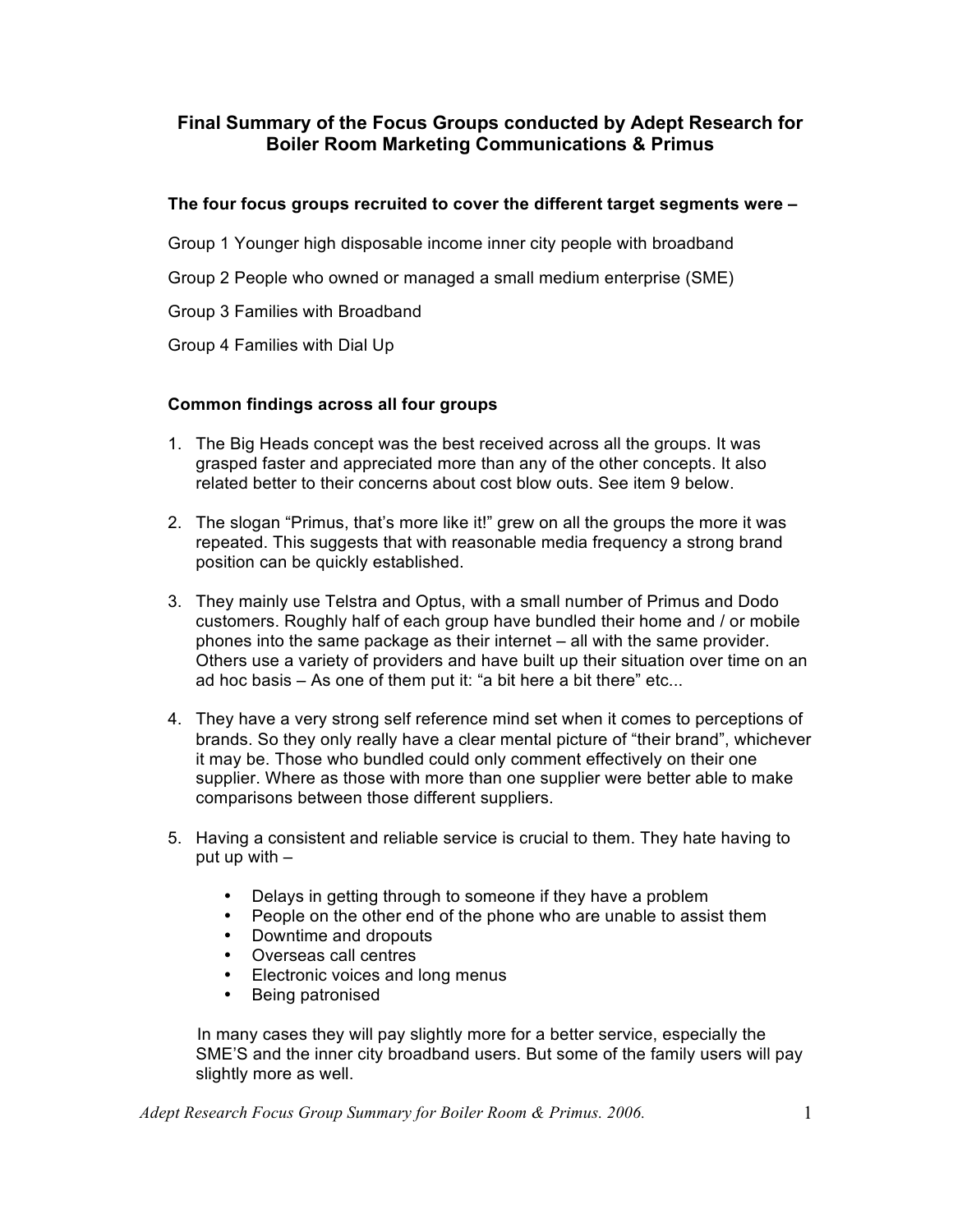- 6. Their need for connection speed is driven by their current situation and internet usage. The SME'S varied from 56k dial up to 1.5meg. Where as the broadband users ranged from a 256k average for the young inner city types, to 512k for some of the families.
- 7. Usage for adults was very functional and or recreational. They use the internet for – booking holidays, movies, E Bay, email, stock market and banking. Their children use it for email, games and school study.
- 8. Having an Australian based 24 hour call centre was the major tick point. Experience and awards were a useful bonus, but no more than that.
- 9. They all wanted to be able to compare plans and costs. Some will trade off price for a reliable service so long as the cost is not (in their perception) too high. The least price sensitive are the inner city broad band users, the most price sensitive are the SME'S and the two family groups fall in the middle.
- 10. Those who have not bundled everything into one supplier could be a potential market for Primus to aim at. They are more willing to shop around for the package that suits their needs. This gives Primus the foot in the door to start (and grow) an ongoing customer relationship with these people.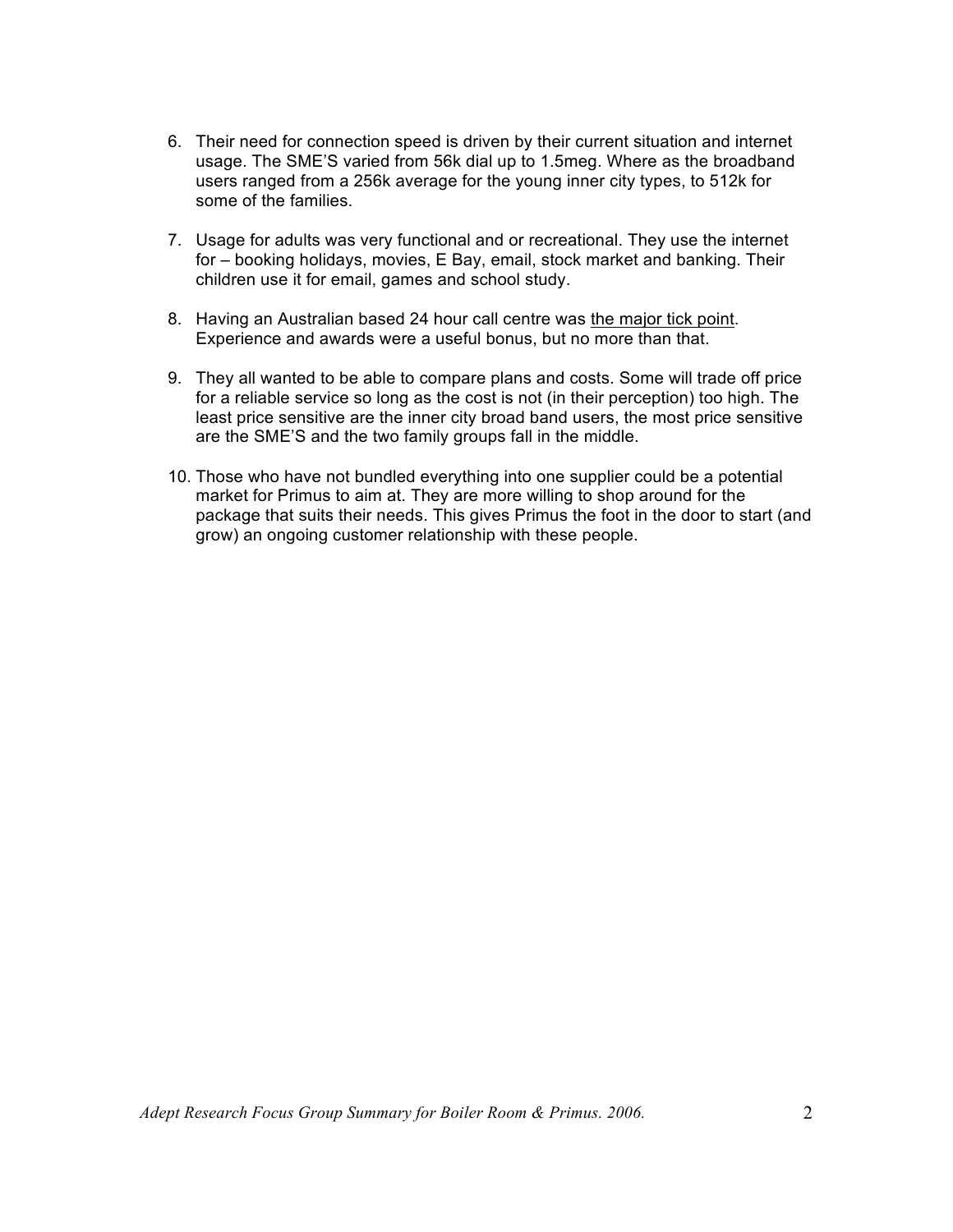### **Group 1 Younger high disposable income inner city people with broadband**

- 1. Telco's and ISP's are seen by them as pretty much the same. They are all happy and satisfied with their current providers.
- 2. They have a very strong "self reference mind set" when it comes to perceptions of brands. So they only really have a clear mental picture of "their" brand, whichever it may be. They struggled when asked about other brands.

### **Concept 1 - Big Heads**

The group grasped this concept faster that any of the others. They saw it as interesting and more likely to make them sit up and take notice. The following quotes bear this out.

"It's a bit of an eye opener" "Interesting – get's you thinking"

"What they're offering – putting all those services together. Shows how much saving you'd be getting."

So this advertisement plants the question in their minds – am I getting value? Am I paying too much?

#### **Concept 2- Pen.**

This concept took longer for the group to grasp, but then drew a more positive response later on**.** It was seen as relevant and direct in what it was saying. Namely to save them money.

"That's getting to the point."

#### **Concept 3 - Toys**

They grasped the concept fairly quickly, but delivered a somewhat flat response. It was seen as not addressing their needs.

"Technology used to be for fun. But now it's a necessity." "We need it to efficient and cost effective."

#### **Concept 4 - Fresh Approach**

They again grasped the concept fairly quickly but were mixed in their reaction. Others found the concept amusing and interesting, but otherwise irrelevant to their needs.

"It's entertaining, but it doesn't actually make you go out and do some research and change."

*Adept Research Focus Group Summary for Boiler Room & Primus. 2006.* 3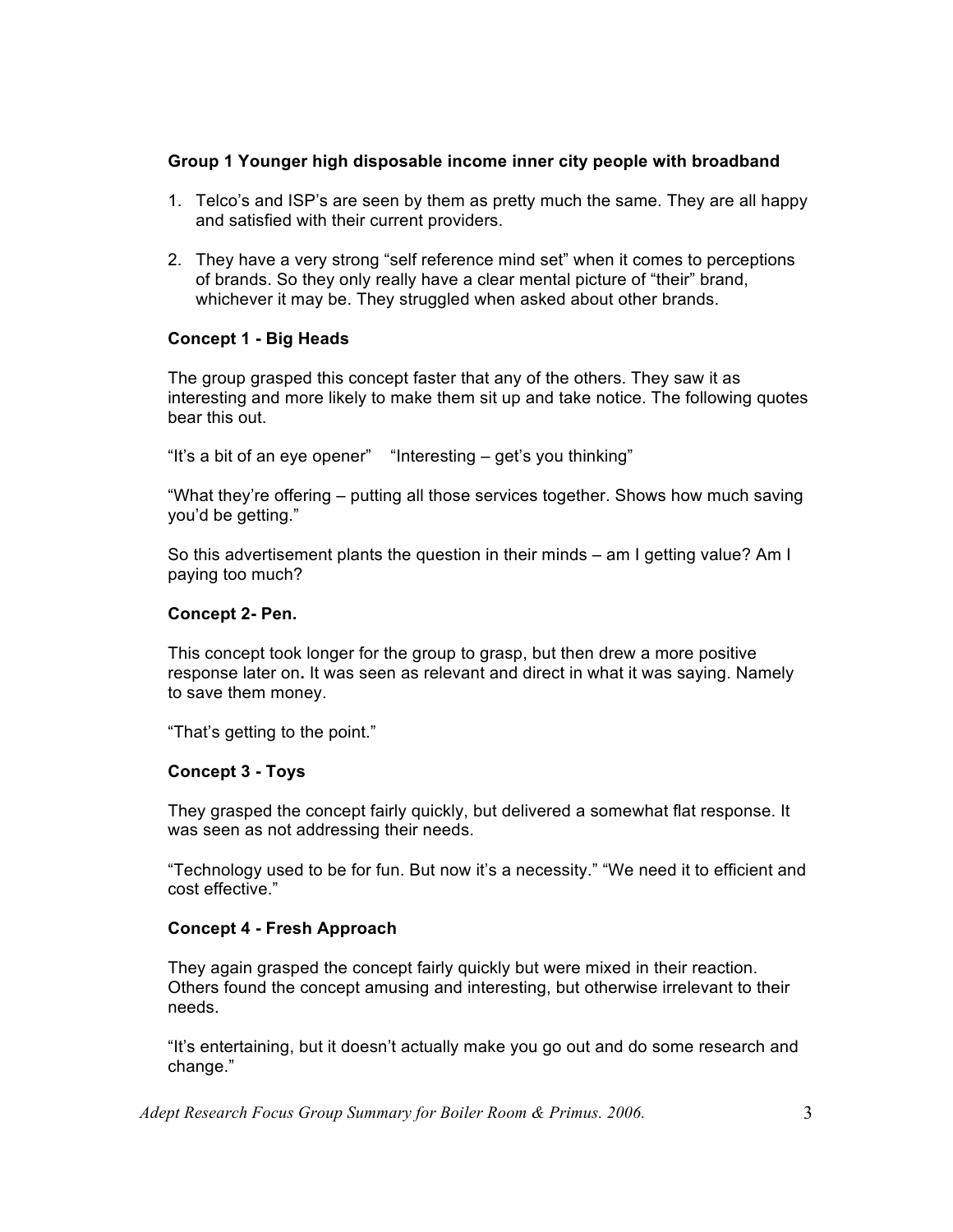"More creative and a bit amusing. But it doesn't do anything."

"Primus. That's more like it." Was very well received.

"It's more personal. It's what you want. In telecommunications I always feel like a number."

"That's giving Primus an image. Some frame work."

They pay from \$39 - \$70 per month. Nearly all have unlimited downloads. Not all could recall their download speed. Those that could said it was 256kps.

When asked about price as an issue for them, the group hesitated for 7 seconds before answering. Which suggested that price was not a hot top of mind issue. This was the longest hesitation for all four groups.

*NB - The other three groups took only 3 – 4 seconds to consider this question.*

They are happy to pay a small but reasonable premium for reliability. In some cases they would pay up to \$10 per month more if the service improved further. But that is as high as they would go.

"No down time. We are in a society where our time is worth more than our money."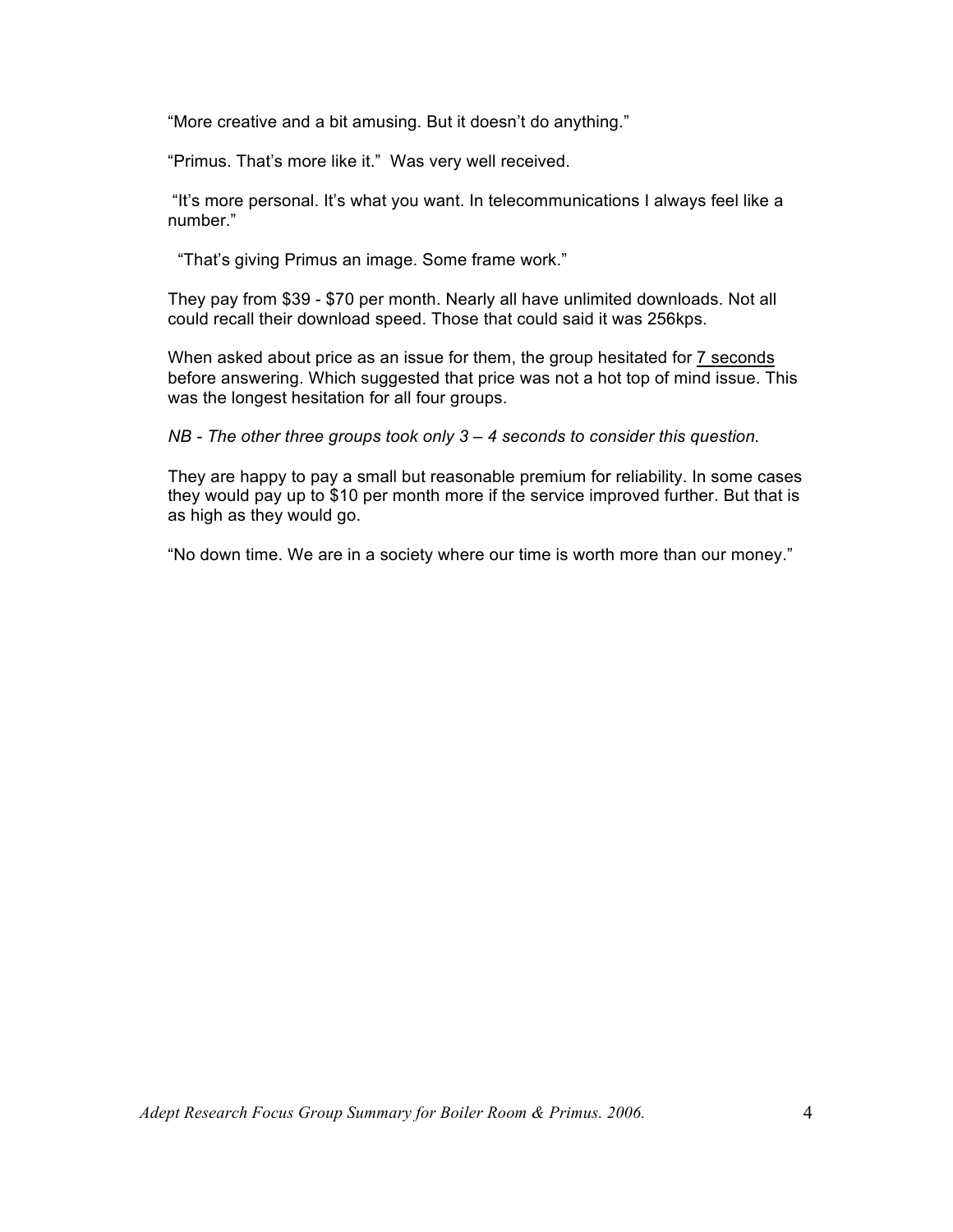#### **Group 2 People who owned or managed an SME**

- 1. There is a degree of "churn" where they have shopped around and swapped suppliers in the search for a better combination of price and service. In this they will trade of price versus service and pay a little more for the most reliable service they can get. Down time is a big issue for them.
- 2. Some use dial up and others use broadband up to 1.5 meg download speed. It depends on what they use the internet for and how often they need to use it. Those with the higher speed are far more concerned with their speed and technical support. When they call for help they hate recorded menus.

# **Concept 1 - Big Heads**

Got their attention rapidly and generated a positive response. Was seen as a good idea. Also resonated over cost control.

#### **Concept 2 - Pen**

Initially it got a slightly better reception than Toys . But was still seen to be patronising to women and lack credibility. Later on the group warmed to it more, but still wanted the shoes segment taken out. But keep the drawing of the waste basket over the bill. The issue of the bill resonated with them.

# **Concept 3 - Toys**

They rejected this concept from the start and never warmed to it. They saw it as an advertisement for teenagers and not for business people such as themselves.

"I don't think this is making it fun…. This is making things childish."

"It's not a game for me. Its part of my business."

#### **Concept 4 - Fresh Approach**

Not really convinced about this one. But they noticed the "tick points box" here. Where as they missed the box with all the other examples.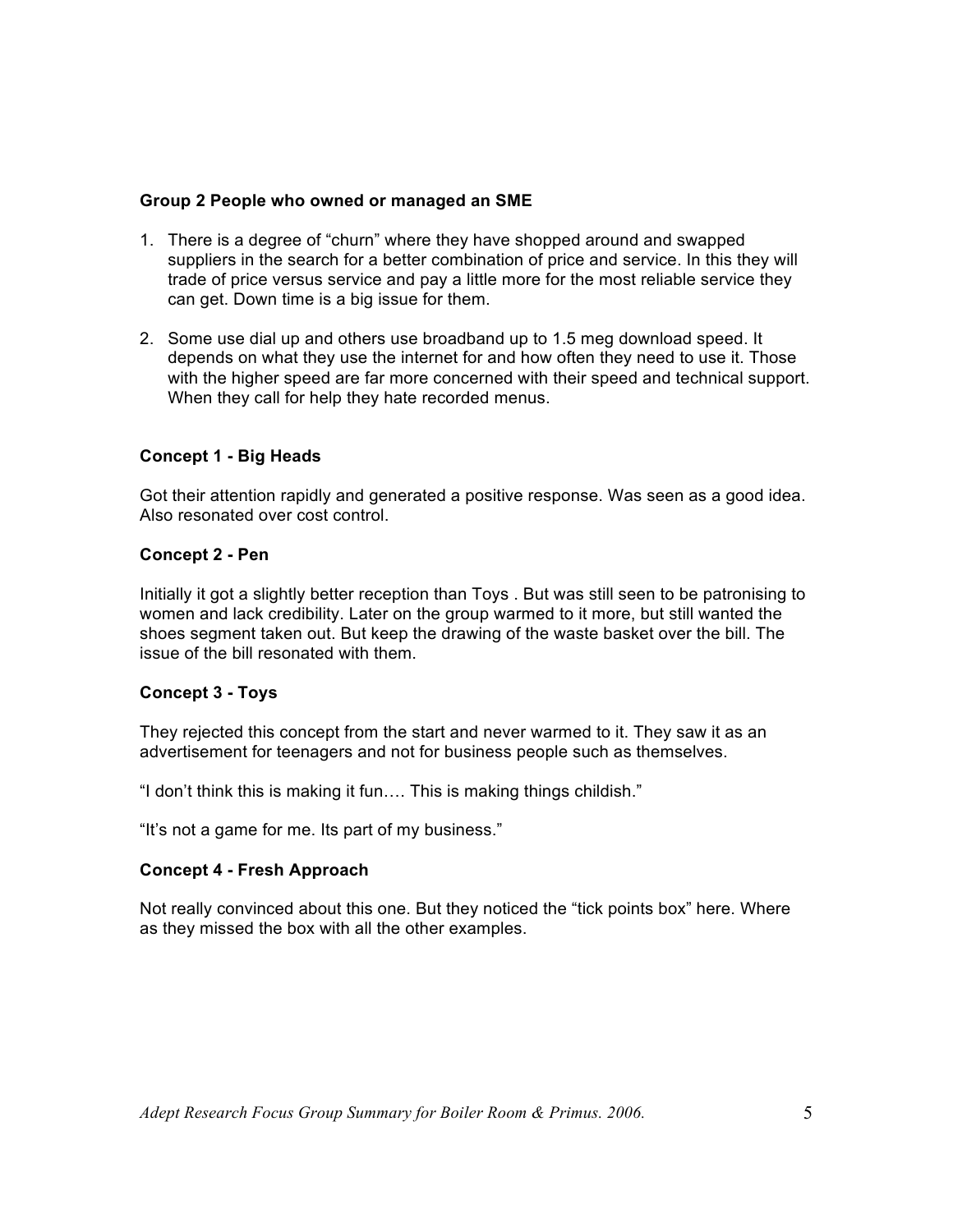### **Group 3 Families with Broadband.**

- 1. Some price sensitivity, but mobile coverage is more important to them. They will pay for what they see as customer value. The big value issue is service which they defined as –
	- Getting through to someone fast no menus!
	- Getting the problem fixed fast
	- Taking the stress and hassle out of things
	- No calls to India! The call centre has to be in Australia.<br>• A desire to try before you buy, so trial periods of 30 day
	- A desire to try before you buy, so trial periods of 30 days were popular

They are still price sensitive and as they paid more to move from dial up to broadband, so they have had they price rise – for now. As long as the price is seen to support the branding, then the branding has a chance of success. This market has been trained by the telcos to look at the price first, and everything else second. Boiler Room & Primus need to counter this, by using Big Heads. See below.

2. Most of them have a 512k download speed and some have download limits. They use the internet for – booking holidays, movies, E Bay, email, stock market and banking. Their children use it for games and school study.

# **Concept 1 - Big Heads**

No price information and the Turban was a negative. Conveyed a message that said be careful how much you really pay. The 'sneak away with your money' line could be at the front of the ad.

"Hidden charges that you are paying and don't really keep track of."

#### **Concept 2 - Pen**

No impact at the start with anyone. Then a negative reaction by the males. They saw it as a woman's ad. No clear message, no price and the men tuned out completely as the ad was shown later on.

As one of the male respondents put it -

"They've knocked out half the population."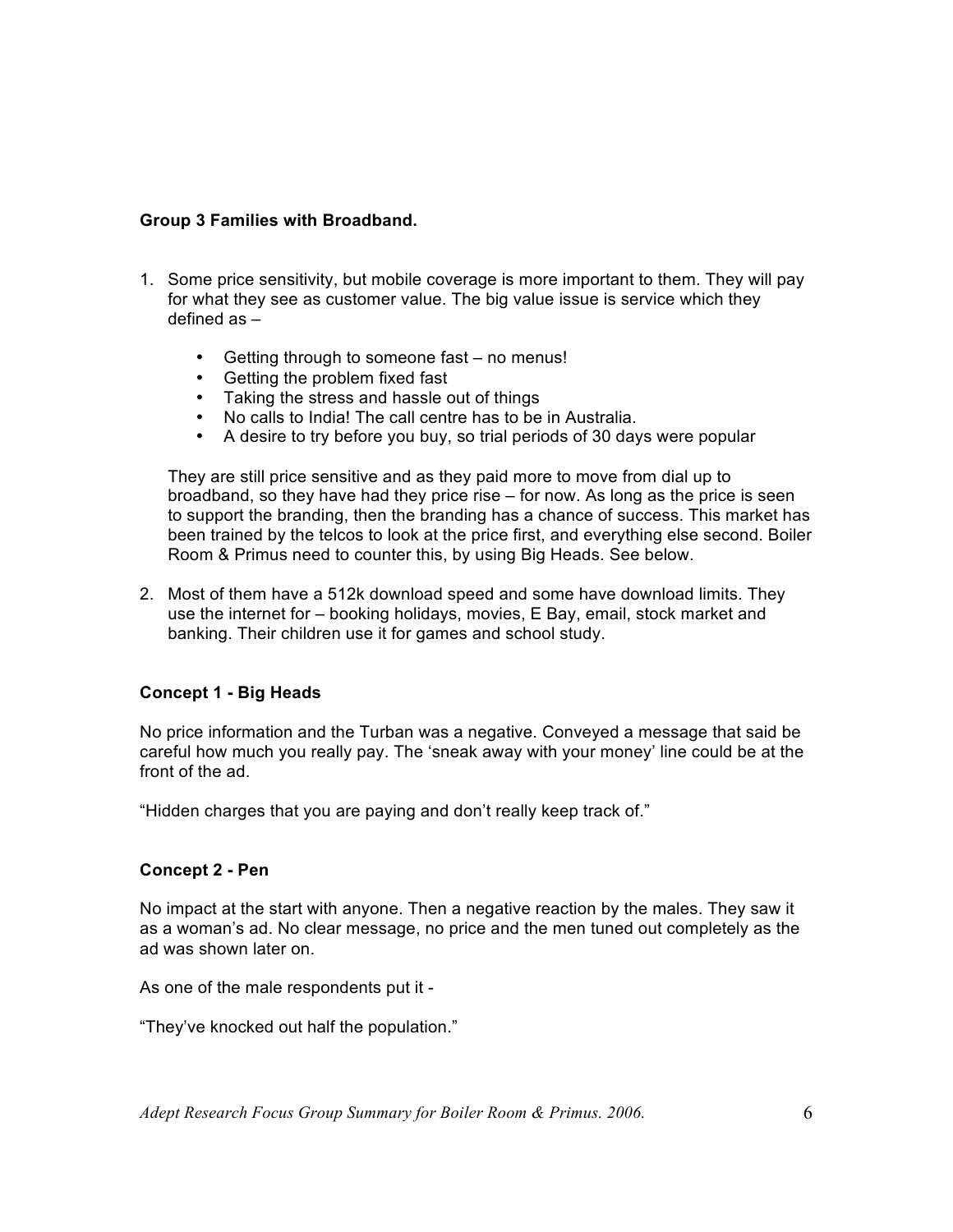# **Concept 3 - Toys**

Very negative at first. Later on a better response as it was seen to turn the industry on its head. Was then seen as colourful and a stand out.

. "It invites you to enquire what's in it."

3. Primus slogan

This was well received and fared better the more often it was read out.

### **Concept 4 - Fresh Approach**

Quirky and fun, a clever ad. Otherwise hard for some of the group to grasp. It lacked a sense of reality, which is why several of the group started talking about price instead of the ad.

"A bit of comedy in there but then it delivers the message."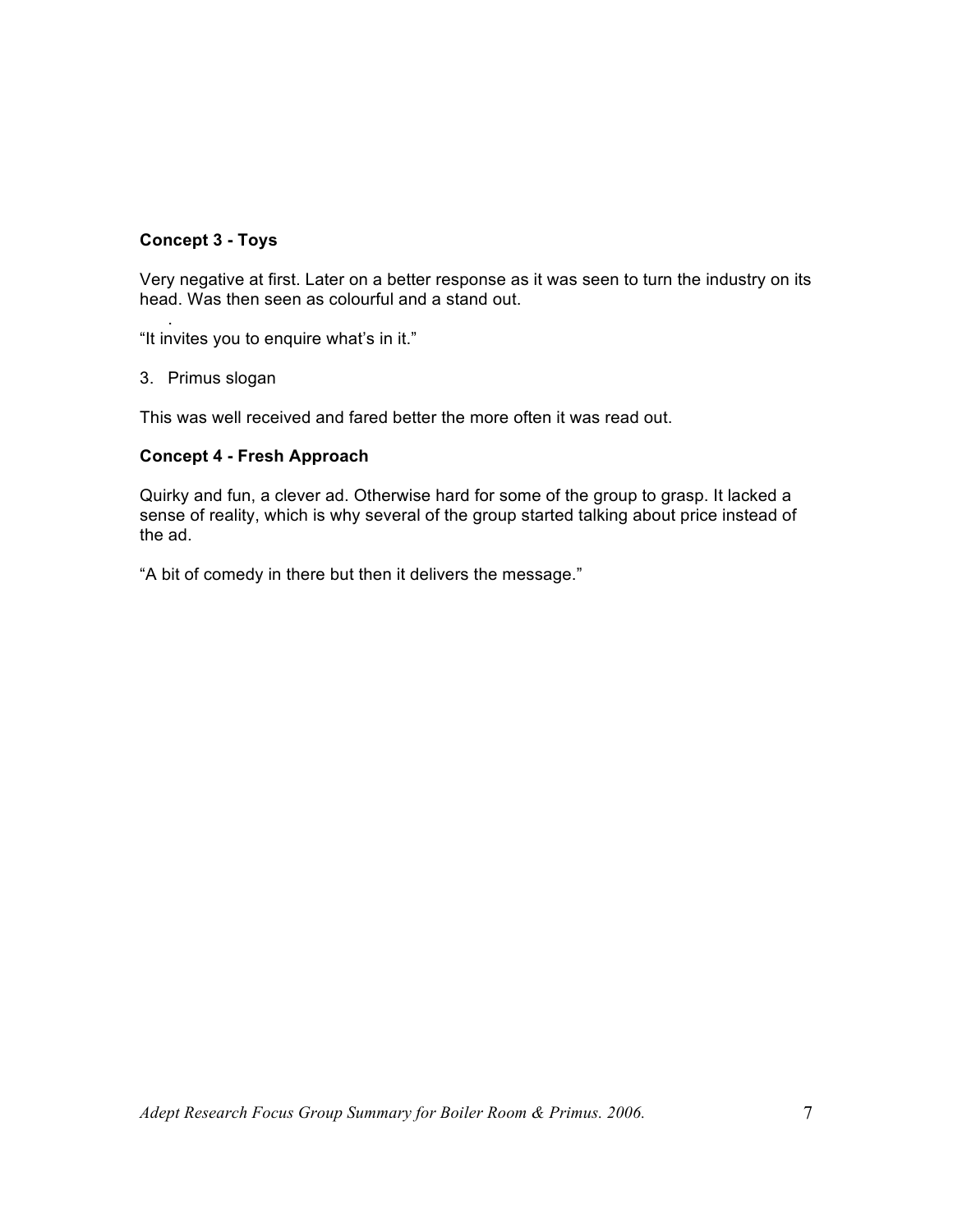# **Group 4 Families with Dial Up**

- 1. Adults used the internet for email and E Bay. Their children used it for email or study. Their weekly usage averaged 25 hours.
- 2. They are confused on the different technical options, with a tendency to rely on their children for input.
- 3. Most of them are considering the move to broadband. It just needs the right combination of a good price and package, together with their need becoming strong enough and urgent enough.

# **Concept 1 - Big Heads**

Grasped quickly and well received. Getting the phone bill under control struck a chord with them. Strong group reaction to this. This ad was seen as realistic and allowing people to take control of their telco expenses.

"Got me thinking. Well what are the companies doing with that I'm with? Maybe I can save with Primus. It got me thinking."

"Every month you get your phone bill and you think how did I spend those dollars and it comes down to money doesn't it.?

4. Primus slogan

This was well received and people got into it faster than the other groups.

"That's more like it, that good."

# **Concept 2 - Pen**

They were sceptical of this one. They found it hard to relate to their situation. The pen drawing the heels turned some of the women in the group off completely.

# **Concept 3 - Toys**

A positive reaction the more they saw it - the best of all the groups. The fun factor stood out for them. They saw their children relating to it.

"Well I see it as being a little more realistic to be honest because a teenager on a train is exactly what's happening."

*Adept Research Focus Group Summary for Boiler Room & Primus. 2006.* 8